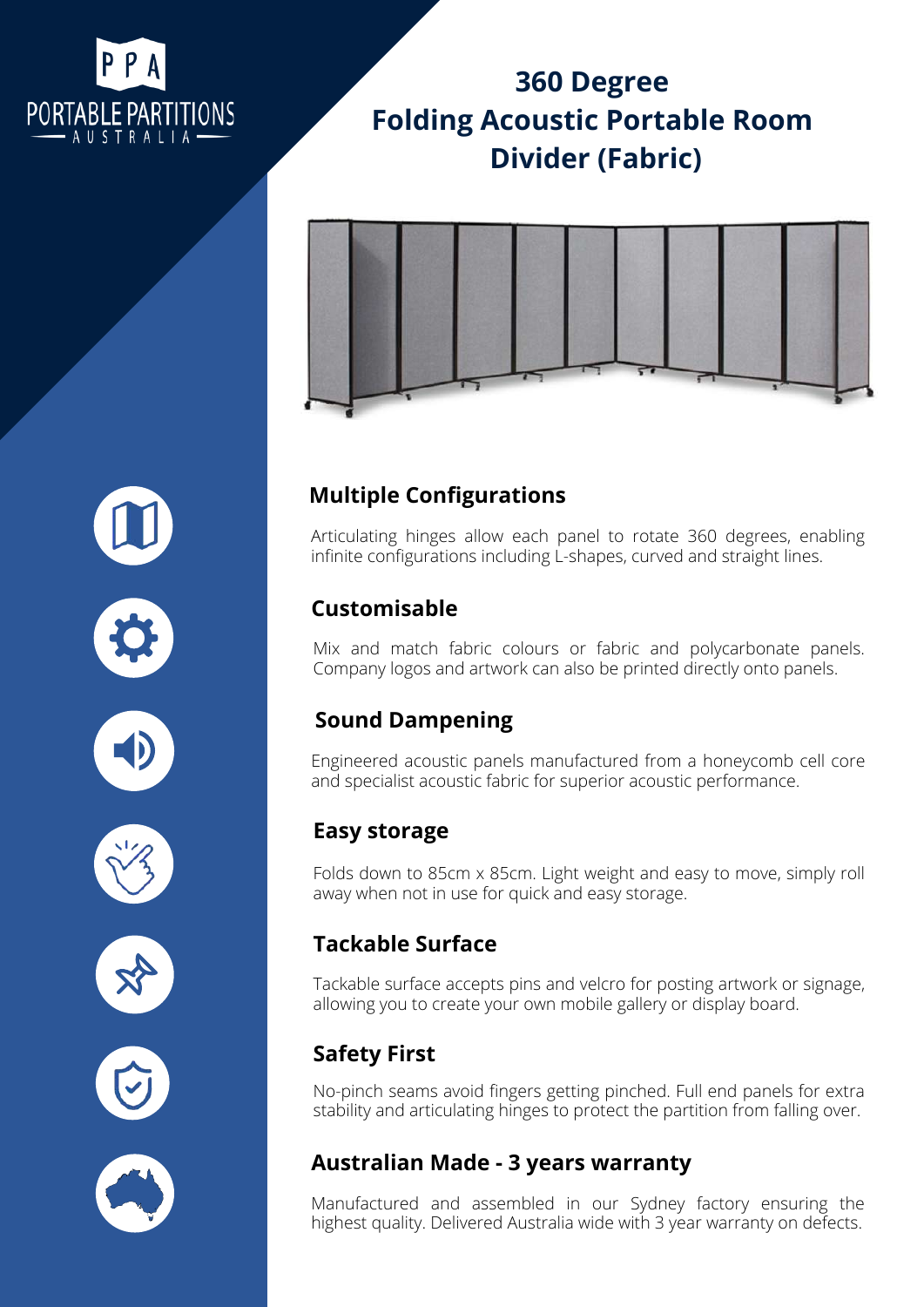# Features



# Fabric Colours